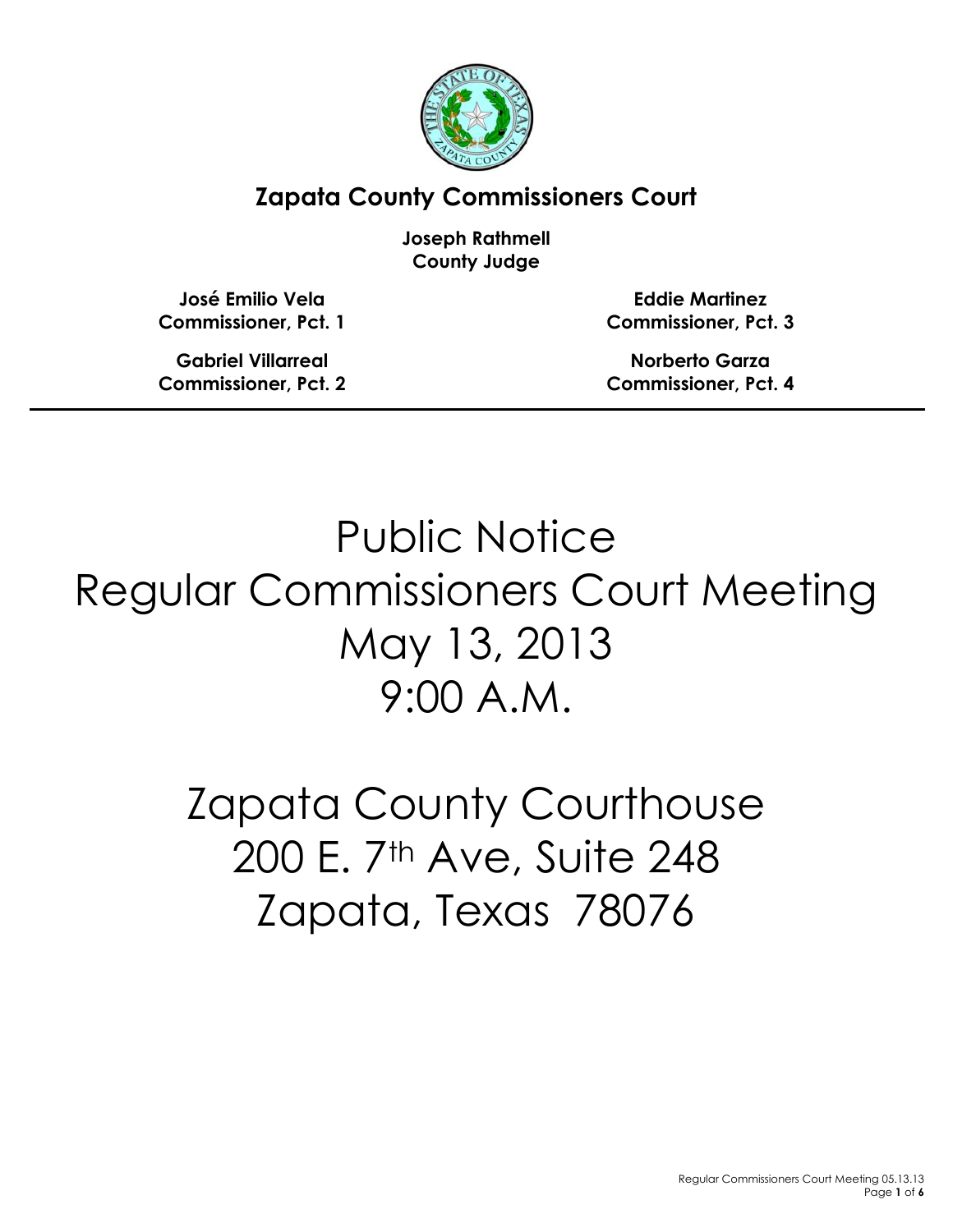# CALL TO ORDER BY HONORABLE JOE RATHMELL, ZAPATA COUNTY JUDGE

- 1. Roll Call By: Honorable Mary Jane Villarreal-Bonoan
- 2. Invocation: Pastor Roger Miller, Commissioners' Court Chaplain
- 3. Pledge of Allegiance.
- 4. Approval of Minutes.
- 5. Communications.
- **6. Public Comment – This section provides the public the opportunity to address the Commissioners Court on any items on the Agenda. Members of the public wishing to participate must complete a public participation form specifying which agenda item they wish to comment on.**
- 7. Departmental Reports.
- 8. Approval of Invoices.

[Requested by: Triunfo Gonzalez, County Auditor] 9. Approval of Checks Issued. [Requested by: Romeo Salinas, County Treasurer] 10. Approval of Treasurers' Report. [Requested by: Romeo Salinas, County Treasurer]

### **REPORTS AND PRESENTATIONS**

11. Status report and update by the Zapata Rising Committee on the planned commemoration of our  $60<sup>th</sup>$  anniversary since the 1953 relocation of Zapata County Residents.

[Requested by: Honorable Jose E. Vela, Commissioner Pct. 1]

12. Legislative report on House Bill 826 presented by Representative Patricia Harless [Requested by: Hector Uribe, Attorney at Law]

## **TABLED ITEMS**

13. To review and possibly accept the Texas Department of Transportation's offer regarding the Veleño Bridge Project Lift Station.

[Requested by: Honorable Joe Rathmell, County Judge]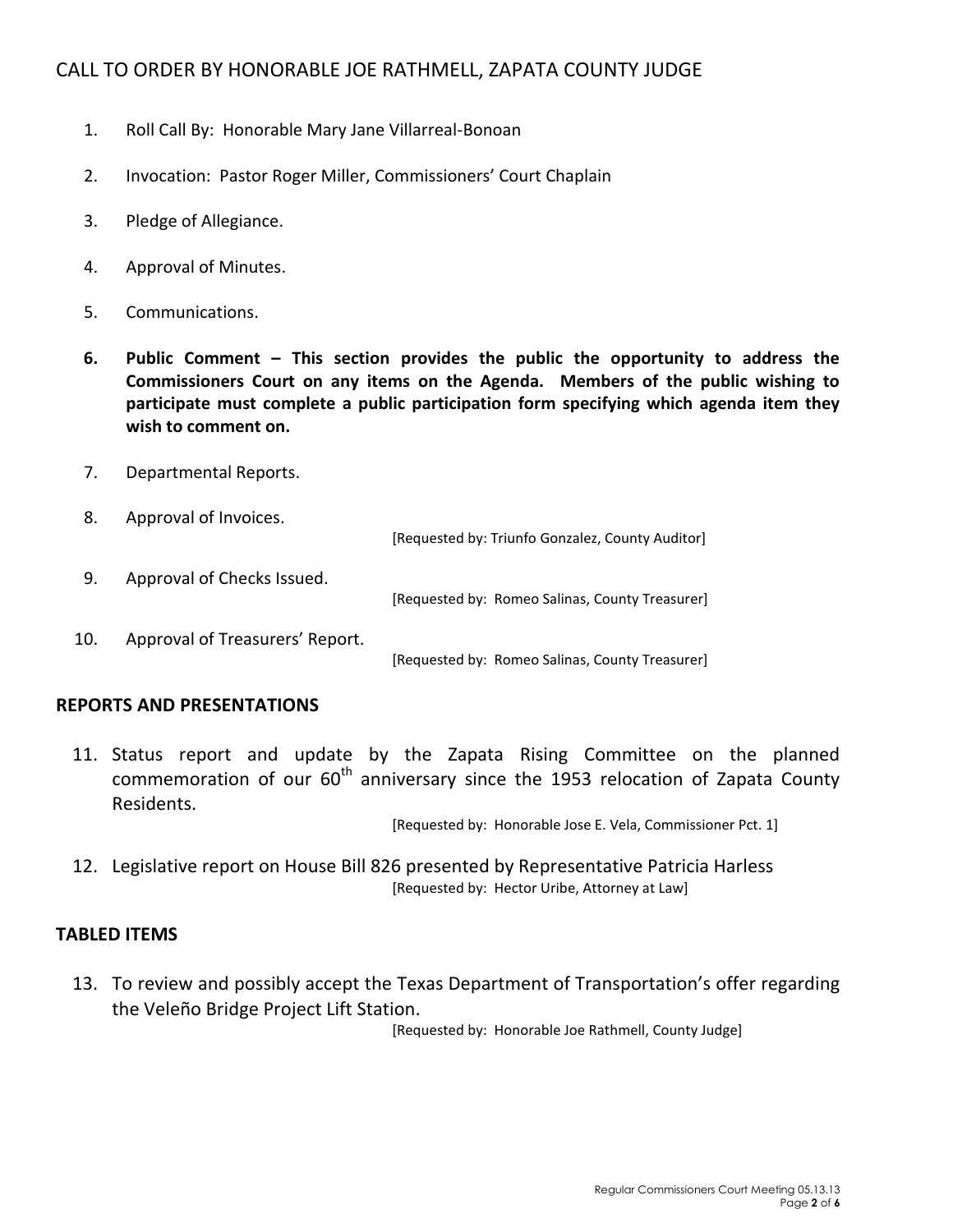## **DELIBERATE AND CONSIDER ACTION ON THE FOLLOWING ITEMS**

14. To approve the replacement of a 2-way stop with a 4-way stop at the intersection of Flores and 1<sup>st</sup> Street in Flores Addition, Zapata County.

[Requested by: Honorable Jose E. Vela, Commissioner Pct. 1]

15. To authorize Romeo Benavides and Hector Sanchez to be moved to the Hwy 16 Drainage Project, for the installation of drainage pipe to alleviate any standing storm water (flooding) between  $12^{th}$  and  $13^{th}$  street.

[Requested by: Honorable Norberto Garza, Commissioner Pct. 4]

16. To approve the purchase of 3 Apple I-Pads for the Justice of Peace in Precinct 1, Precinct 2, and Precinct 4 in the amount of \$2,725.42 to be paid from the Technology Fund line item 62-582- 392.

[Requested by: Triunfo Gonzalez, County Auditor]

17. To approve payment in the amount of \$2,041.86 to Kearns, Brine & Monaghan to be paid from the Technology Fund line item 62-582-392.

[Requested by: Triunfo Gonzalez, County Auditor]

18. Discussion and possible action to engage the law firm of J. Cruz & Associates, LLC for general services and bond counsel with Winstead, P.C.; and in the matter of Zapata County v Satterfield & Pontikes, Cause No. 7,779, in the District Court of Zapata County, Texas, 49<sup>th</sup> Judicial District and discontinue legal services with any other law firm currently providing legal services on the same matters.

[Requested by: Juan J. Cruz, Attorney at Law]

## **CONSENT ITEMS**

# Honorable Jose E. Vela, Commissioner Pct. 1

- 19. To install a speed hump at the following address:
	- a. 307 Glenn Street
	- b. 12<sup>th</sup> Ave. (between Carla St. and First Street)
	- c. 463 Falcon Shores Drive

### Honorable Gabriel Villarreal, Commissioner Pct. 2

- 20. To install a street light at the following address:
	- a. 405 Ocampo Ave. in San Ygnacio
	- b. 403 Uribe Ave. in San Ygnacio

### Honorable Eddie Martinez, Commissioner Pct. 3

- 21. To install a speed hump at the following address:
	- a. Entrance of Cardinal Lane
	- b. 1807 N. Siesta Lane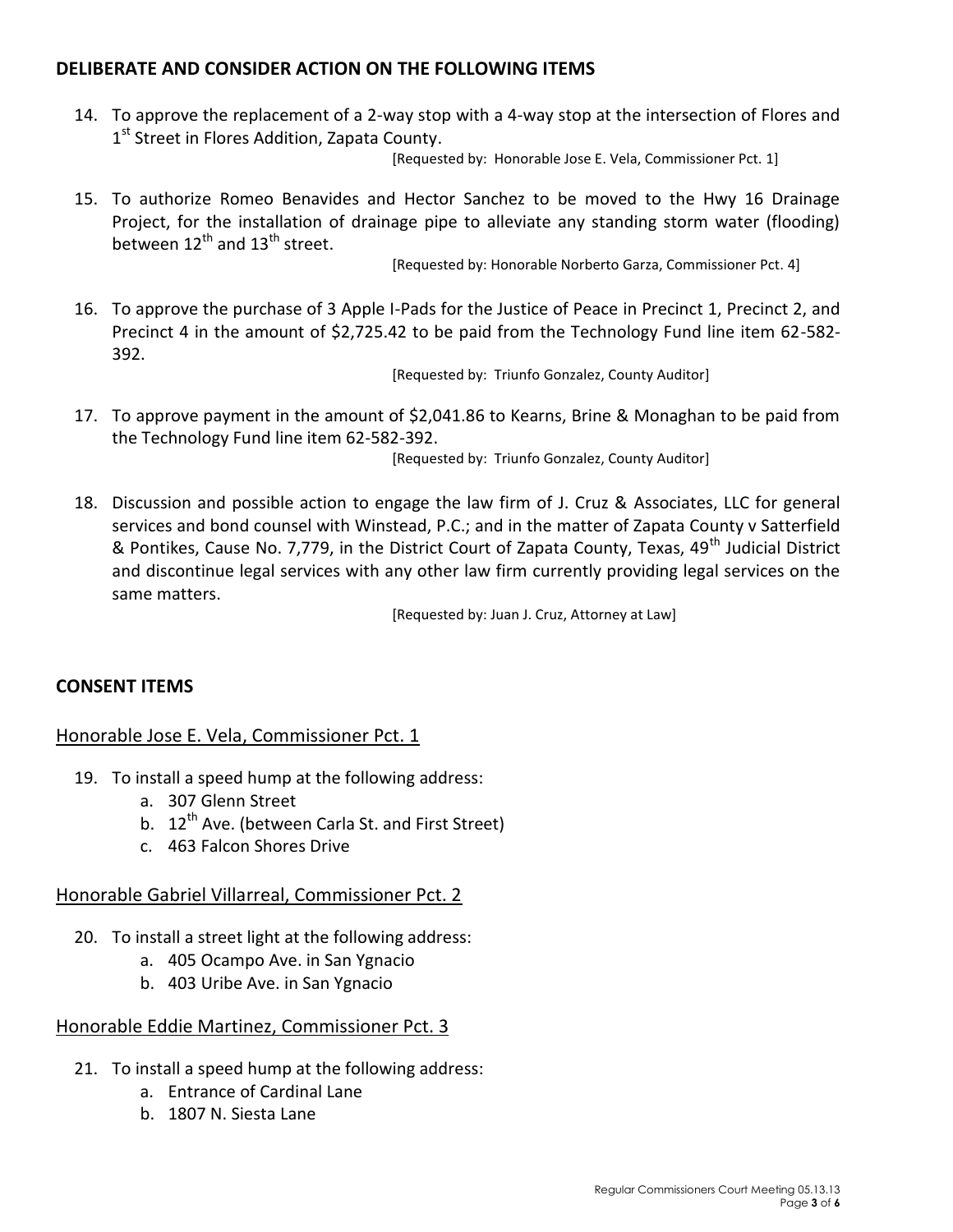# Honorable Norberto Garza, Commissioner Pct. 4

22. To install speed humps between  $4^{th}$  Street and  $7^{th}$  Street:

## **LINE ITEM TRANSFERS**

23. To approve the following line item transfer in order to meet budget requirements.

|             | <b>DEPARTMENT</b>  | LINE ITEM  | <b>FUND</b>        | <b>AMOUNT</b> |
|-------------|--------------------|------------|--------------------|---------------|
| <b>FROM</b> | Juvenile Probation | 10-570-462 | Maintenance        | \$1,500.00    |
| TΟ          | Juvenile Probation | 10-570-427 | Workshop/Travel    | \$1,500.00    |
| <b>FROM</b> | Juvenile Probation | 10-570-512 | Juvenile Detention | \$2,000.00    |
| <b>TO</b>   | Juvenile Probation | 10-570-427 | Workshop/Travel    | \$2,000.00    |

[Requested by: Chief Sandy Pippen-Gomez, Juvenile Probation]

# 24. To approve the following line item transfer in order to meet budget requirements

|             | <b>DEPARTMENT</b> | LINE ITEM  | FUND          | <b>AMOUNT</b> |
|-------------|-------------------|------------|---------------|---------------|
| <b>FROM</b> | Non-Department    | 10-409-446 | Garbage       | \$2,000.00    |
| TO          | Non-Department    | 10-409-394 | Contingencies | \$2,000.00    |

[Requested by: Honorable Joe Rathmell, County Judge]

# 25. To approve the following line item transfer in order to meet budget requirements

|             | <b>DEPARTMENT</b>   | INE ITEML  | <b>FUND</b>      | <b>AMOUNT</b> |
|-------------|---------------------|------------|------------------|---------------|
| <b>FROM</b> | <b>County Clerk</b> | 10-403-484 | <b>Elections</b> | \$1,000.00    |
| TO          | <b>County Clerk</b> | 10-403-427 | Workshops/Travel | \$1,000.00    |

[Requested by: Mary Jayne Villarreal-Bonoan, County Clerk]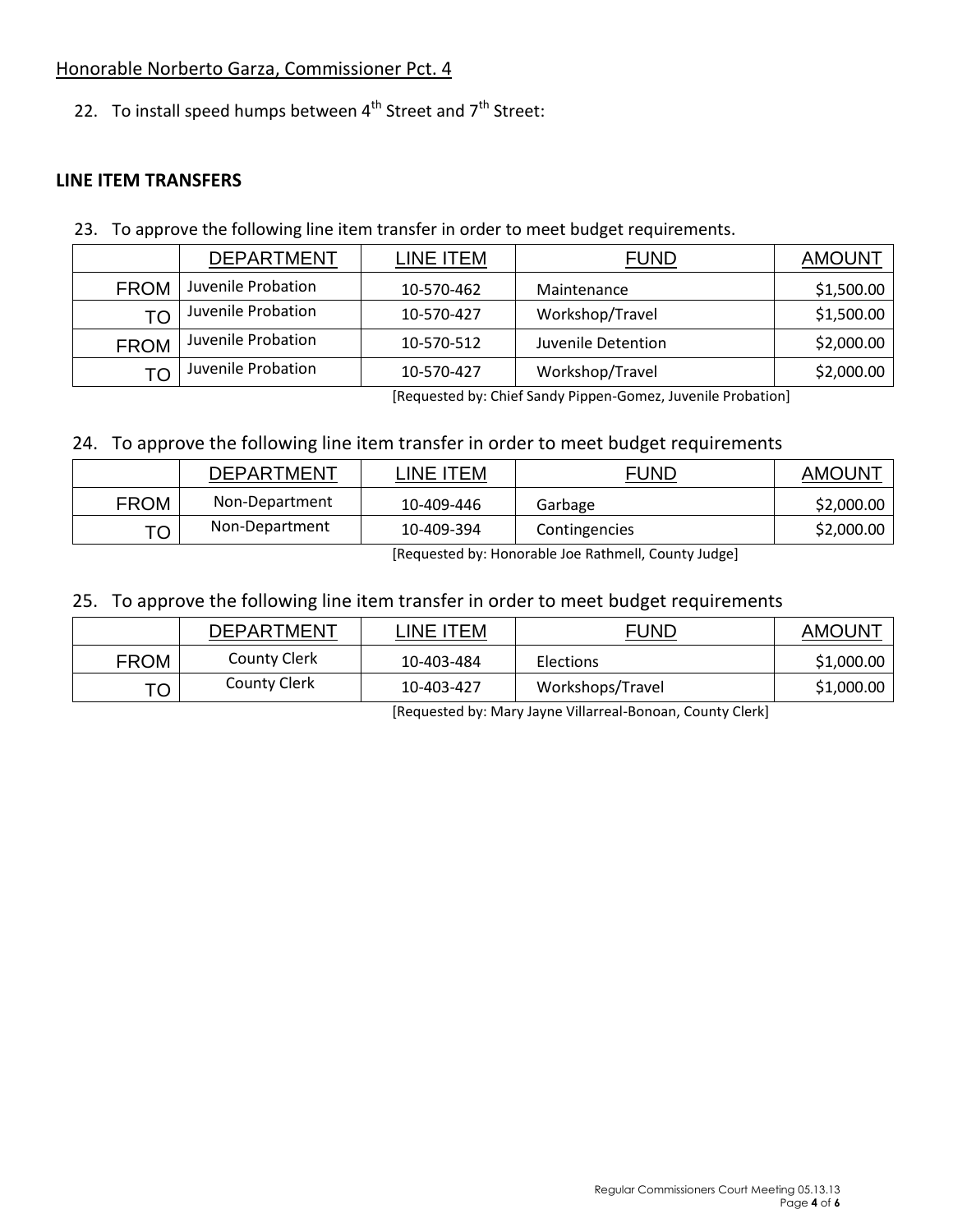**Note 1 Gov't Code Ann 551.071, Consultation with Attorney Note 2 Gov't Code Ann 551.072, Real Property Note 3 Gov't Code Ann 551.074, Personnel Matters Note 4 Gov't Code Ann 551.076, Security**

The Commissioners Court will consider the following items in Executive Session. The Commissioners Court may also consider any other matter posted on the agenda if there are issues that require consideration in Executive Session and the Commissioners Court announces that the item will be considered during Executive Session.

### **EXECUTIVE SESSION**

26. Consultation with attorney and possible action to approve a Non-Waiver agreement between Zapata County and Hilcorp Energy Company regarding Jennings Road. **[Executive Session is requested pursuant to Texas Government Code Title 5, Sub Chapter D, Section 551.072 (Real Property)].**

[Requested by: Said Alfonso Figueroa, County Attorney]

27. To acquire a 20 feet wide property containing .16 acres and a lift station with the understanding that Zapata County will maintain and operate said lift station. The acquisition will be at no cost to Zapata County

**[Executive Session is requested pursuant to Texas Government Code Title 5, Sub Chapter D, Section 551.072 (Real Property)]**

[Requested by: Honorable Eddie Martinez, Commissioner Pct. 3]

28. Discussion and possible action to address whether any Zapata County Employee Manual policies were violated by Zapata County Employees in regards to the misuse of county property. **[Executive Session is requested pursuant to Texas Government Code Title 5, Sub Chapter D, Section 551.074 (Personnel Matters)]**

[Requested by: Honorable Joe Rathmell, County Judge]